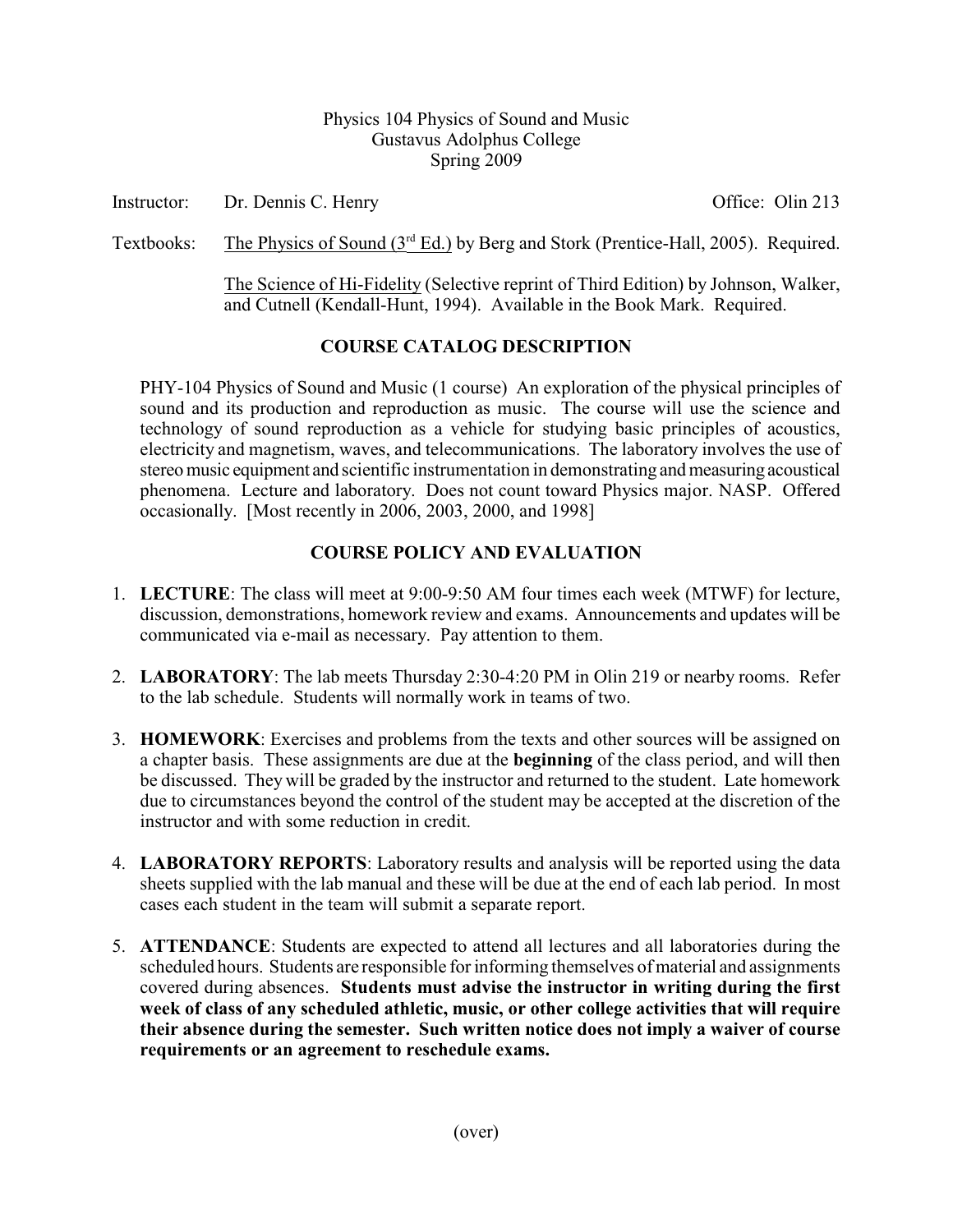6. **EXAMS AND LABS**: There will be three one-hour exams and a two-hour comprehensive final exam. There will be no separate mid-term exam. *Requests to reschedule or make up exams or labs for non-emergency personal reasons will be declined. Do not make advance travel commitments with the expectation that such requests will be granted.* Permission to take an exam or lab at other than the scheduled time to accommodate college activities will be at the discretion of the instructor. Such reschedulings are often impractical.

| 7. <b>EVALUATION:</b> Hour exams |            | 35% | Homework 20% |        |
|----------------------------------|------------|-----|--------------|--------|
|                                  | Final exam | 25% | Lab          | $20\%$ |

Assignment of the final letter grades will also take into account the instructor's subjective evaluation of the student's attendance, initiative, laboratory engagement, and quality of independent and cooperative work.

- 8. **DECORUM**: Except for specific lab exercises, the use of laptop computers, cell phones, "Blackberrries", cameras, personal audio devices, and other such equipment is prohibited in the classroom and laboratory of this course. Please set cell phones to ring silently.
- 9. **INCOMPLETES**: A grade of Incomplete will only be given when course requirements are not completed due to circumstances beyond the control of the student. [College policy]
- 10. **ACADEMIC HONESTY POLICY**: Full descriptions of the Academic HonestyPolicy and the Honor Code can be found in the catalogue on the web at:

http://gustavus.edu/academics/general\_catalog/current/index.cfm?pr=acainfo At the November, 2006, Faculty Meeting, the faculty approved the following changes to Handbook Section 2.2.9:

"Through information provided in syllabi and/or other means, faculty members will explain to students how the Honor Code will operate in their respective courses. The following statement is suggested as a pledge for students to sign on all graded assignments and projects:

*On my honor, I pledge that I have not given, received, or tolerated others' use of unauthorized aid in completing this work.*

A similar statement may be signed by students at the beginning of a course, indicating that their work for that course will comply with the academic honest policy and the Honor Code."

Your instructor will discuss the application of the academic honesty policy and the Honor Code and will provide a statement that each student will be requested to sign as confirmation of understanding and acceptance of the policy.

11. **DISABILITY SERVICES**: The Academic Operations Committee has recommended that faculty incorporate catalog language about Disability Accommodations into course syllabi:

"Section 504 of the Rehabilitation Art of 1973 and the Americans With Disabilities Act (1990) work together to ensure 'reasonable accommodation' and non-discrimination for students with disabilities in higher education. A student who has a physical, psychiatric/emotional, medical, learning, or attentional disability that may have an effect on the student's ability to complete assigned course work should contact the Disability Services Coordinator in the Advising Center, who will review the concerns and decide with the student what accommodations are necessary."

Disability Services Coordinator Laurie Bickett (x6286) can provide further information.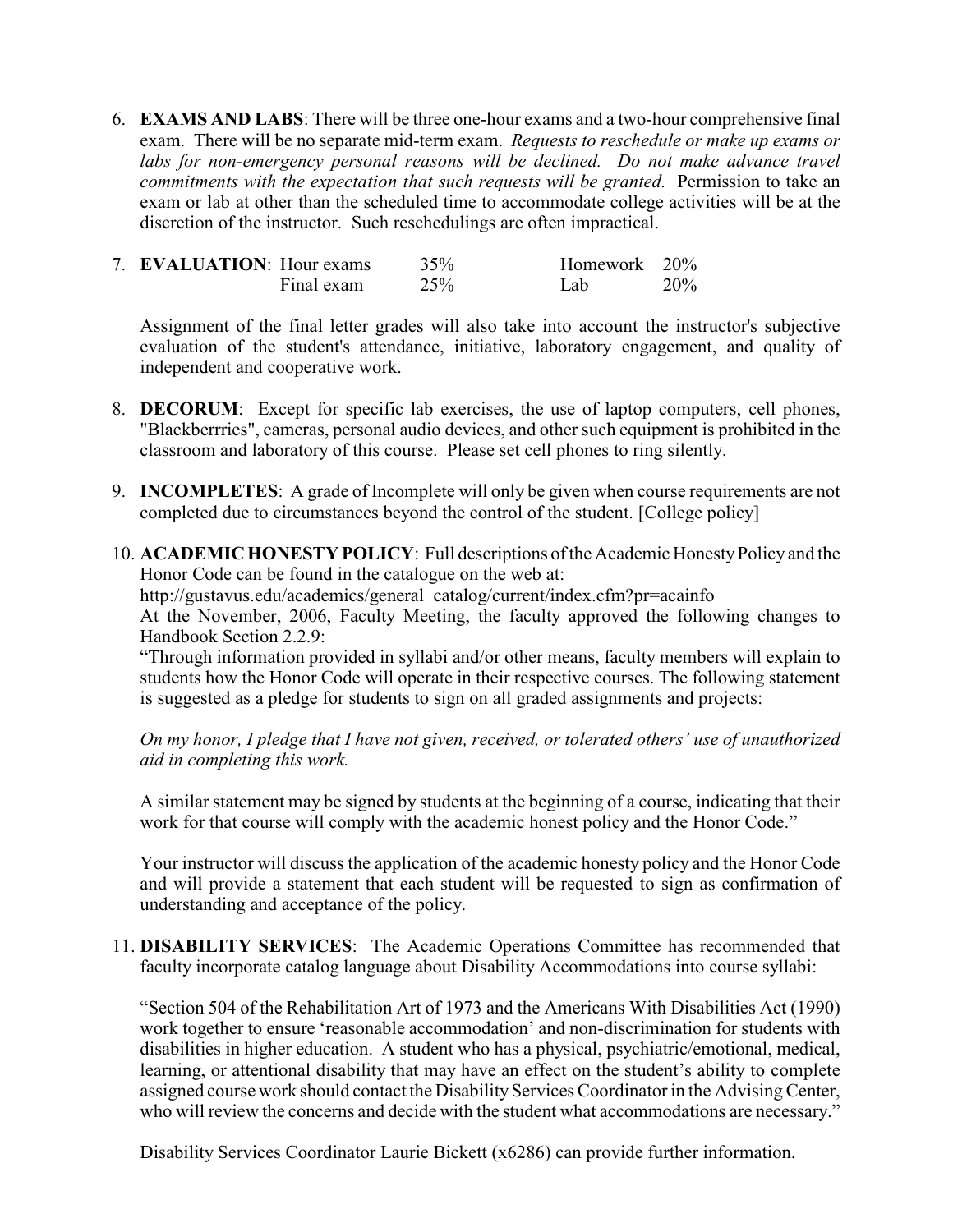# Physics 104 Physics of Sound and Music

Class Schedule for Spring 2009 - Version of January 5, 2009

Lecture Topics

- 1 Course objectives and organization; sound and music sampler
- 2 Historical introduction to sound reproduction and communication<br>3 The anatomy of sound reproduction systems
- 3 The anatomy of sound reproduction systems<br>4 Oscillations and vibrating systems
- 4 Oscillations and vibrating systems<br>5 The physics of waves
- 5 The physics of waves<br>6 The physics of sound
- 6 The physics of sound waves<br>7 Interference of waves
- 7 Interference of waves<br>8 Standing waves
- 8 Standing waves<br>9 Standing waves
- **Standing waves**
- 10 Resonance and beats
- 11 Hearing and loudness
- 12 Sound pressure, power and loudness
- 13 Decibels
- 14 Pitch, timbre and harmonics
- 15 First Hour Exam
- 16 Introduction to electricity
- 17 Electrical relationships in DC circuits
- 18 Common electrical applications and devices, electric power & energy<br>19 Capacitors, inductors, filters and crossovers
- 19 Capacitors, inductors, filters and crossovers<br>20 Amplifier basics
- Amplifier basics
- 21 Negative feedback and its applications<br>22 The photographic analogy for amplifier
- The photographic analogy for amplifier performance
- 23 Measuring amplifier performance and understanding specifications<br>24 Loudspeaker principles and characteristics
- 24 Loudspeaker principles and characteristics<br>25 Loudspeaker systems and measurements
- Loudspeaker systems and measurements
- 26 Second Hour Exam<br>27 Electromagnetism-A
- Electromagnetism-Ampere's Law
- 28 Electromagnetic induction-Faraday's Law
- 29 Applications of electromagnetic induction
- 30 Historical introduction to E&M waves and radio (Hertz, Marconi and others)
- 31 Evolution of radio and television technology and content
- 32 FM as a high fidelity medium and battleground Edwin Howard Armstrong<br>33 Principles of radio transmission and reception. AM & FM
- 33 Principles of radio transmission and reception, AM & FM<br>34 Radio measurements and specifications
- 34 Radio measurements and specifications<br>35 Historic recording methods
- 35 Historic recording methods<br>36 The physics of analog medi
- 36 The physics of analog media I<br>37 The physics of analog media II
- 37 The physics of analog media II<br>38 Demonstrations and review
- 38 Demonstrations and review<br>39 Third Hour Exam
- Third Hour Exam
- 40 Fourier analysis and synthesis
- 41 Basics of how we hear
- 42 Musical instruments Guest Lecturers<br>43 Musical instruments Guest Lecturers
- 43 Musical instruments Guest Lecturers
- 44 Musical instruments Guest Lecturers
- 45 Musical instruments Guest Lecturers
- 46 Digital representation of sound, analog-digital conversions
- 47 Digital signal generating, processing and recording techniques
- 48 Auditorium acoustics<br>49 Calculation of the rev
- Calculation of the reverberation time in a room
- 50 Noise in the environment and its effects on people
- 51 History and examples of electronic music<br>52 TBA
- TBA
- 53 Review and bonus music quiz
	- Comprehensive Final Exam